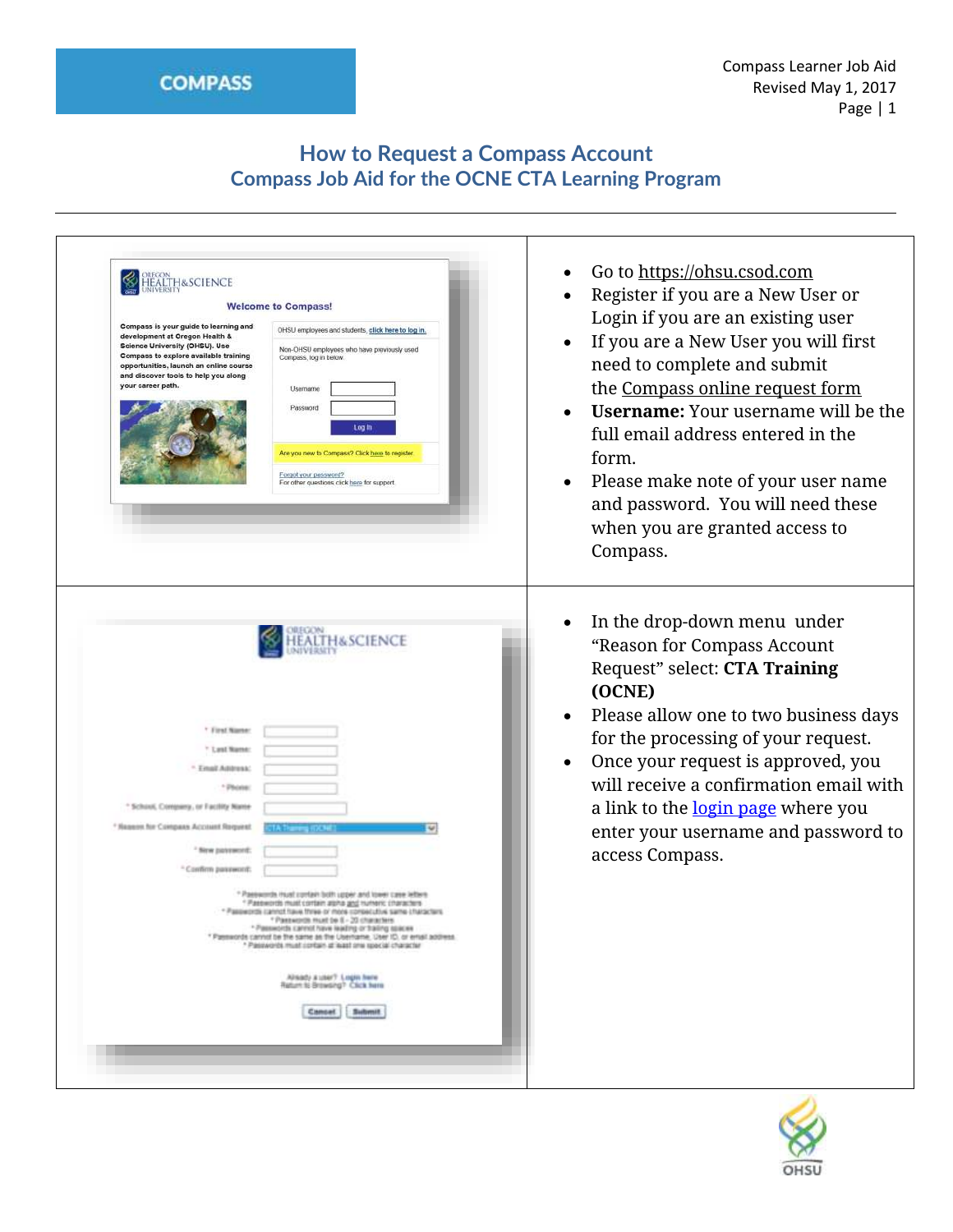| <b>Locate Training</b>                                                                                                                                                                                                                                                                                                     |                                                                                                                                                                                                                            |
|----------------------------------------------------------------------------------------------------------------------------------------------------------------------------------------------------------------------------------------------------------------------------------------------------------------------------|----------------------------------------------------------------------------------------------------------------------------------------------------------------------------------------------------------------------------|
|                                                                                                                                                                                                                                                                                                                            | Use the "Universal Search" in the<br>upper right hand corner to search for<br><b>OCNE CTA Learning Program</b><br>Click on OCNE CTA Learning Program<br>$\bullet$                                                          |
| bone.<br><b>Bradford List</b>                                                                                                                                                                                                                                                                                              | Scroll down and click on the<br>Curriculum links to Part I, Part II or<br>Part III<br>When you "Launch" the course it is<br>$\bullet$<br>automatically added to your<br>transcript                                         |
| Company is an instigment designed to guide you on your purincy to performance excellence. Use the run<br>gildle senigred courses and marsige important tasks. Explore the many<br>aft: Company in here to help you learn grow and auctional<br><b>My Fo Dos</b><br>of traversy selectionistic<br>to 2 training seasobores: | There are a number of ways to navigate to<br>your transcript:<br>From your home page, click on the<br>$\bullet$<br>Transcript button or link<br>From the Course Curriculum page,<br>$\bullet$<br>use the back arrow        |
| line RAI Forsetted for insmalls all active featuring<br>Action * by Date Added * All Types *<br>learch Rosalds (2)<br><b>OCHE CTA Learning Program</b><br><b>Done Cartraken</b><br>Dave for Due-Dave - Matten to Frequent                                                                                                  | "Active" courses are assigned but not<br>yet completed. It is the default view.<br>You may toggle back and forth<br>$\bullet$<br>between your Active transcript and<br>the Course Curriculum page via<br>"Open Curriculum" |

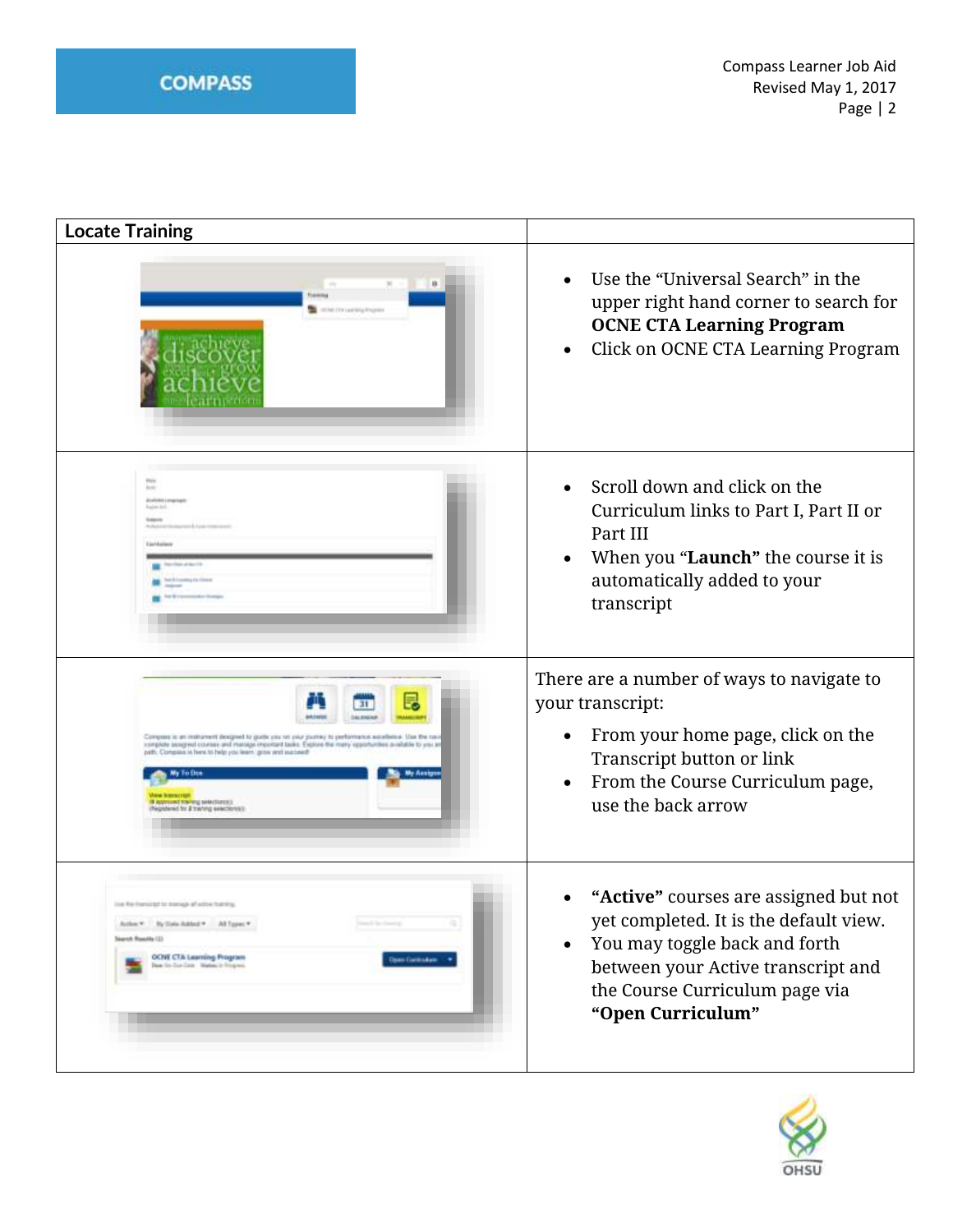**COMPASS** 

| By Completion Date * All Types *<br>Completed <sup>*</sup><br>Scanner Sat Statement<br>Search Results (IL)<br>Medication Safety at OHSU<br><b>View Cartificate</b><br>Completed: 4/06/3017 Stomas Completed                                                                                                                                                                                                                        | Change the view to "Completed" to<br>$\bullet$<br>see the courses you have completed<br>The OCNE CTA Learning Program will<br>$\bullet$<br>not show up on your "Completed"<br>transcript until all 3 parts and the<br>evaluation are complete |
|------------------------------------------------------------------------------------------------------------------------------------------------------------------------------------------------------------------------------------------------------------------------------------------------------------------------------------------------------------------------------------------------------------------------------------|-----------------------------------------------------------------------------------------------------------------------------------------------------------------------------------------------------------------------------------------------|
| Lisa the transmitt to manage all active training.<br>By Date Addited + AB Types +<br>South for prevent<br>Active *<br>Search Results (1)<br><b>OCNE CTA Learning Program</b><br>Evakuate<br>Beautiful Due Conc. Statue: Pending Evaluation                                                                                                                                                                                         | To retrieve the course evaluation<br>$\bullet$<br>after completing all 3 parts, return to<br>your "Active" transcript and click on<br>"Evaluate"                                                                                              |
| lite the trenscript to execute all active transmis-<br>ü.<br>By Completion Date = All Types =<br>Completed *<br>Tuesdy for Shering<br>Search Renalts (12)<br><b>OCNE CTA Learning Program</b><br>View Completion<br><b>Completed: ILTILITILY Blutost Completed</b><br>View Correstation Page<br>View Certificate<br>Medication Safety at OHSU<br>Open Combulant<br>Completed (VLS130)? Shehen Completed<br>View Trailbirig Dytalls | From your "Completed" transcript,<br>you can "View Certificate" and print<br>your CE certificate of completion                                                                                                                                |

**Here are a few tips when working with Compass:**

Be sure you are using one of the three browsers Compass currently supports; Internet Explorer, Firefox and Chrome. Other browsers like Safari and mobile devices are not currently supported.

- If you are having this issue with Internet Explorer, try Firefox or Chrome.
- If that does not resolve the issue disable the pop-up blocker. Often the browser will present an option to "always allow pop ups for this site" that you can click on.

Also there may be system requirements and/or viewing requirements for the applications used to create the online training.